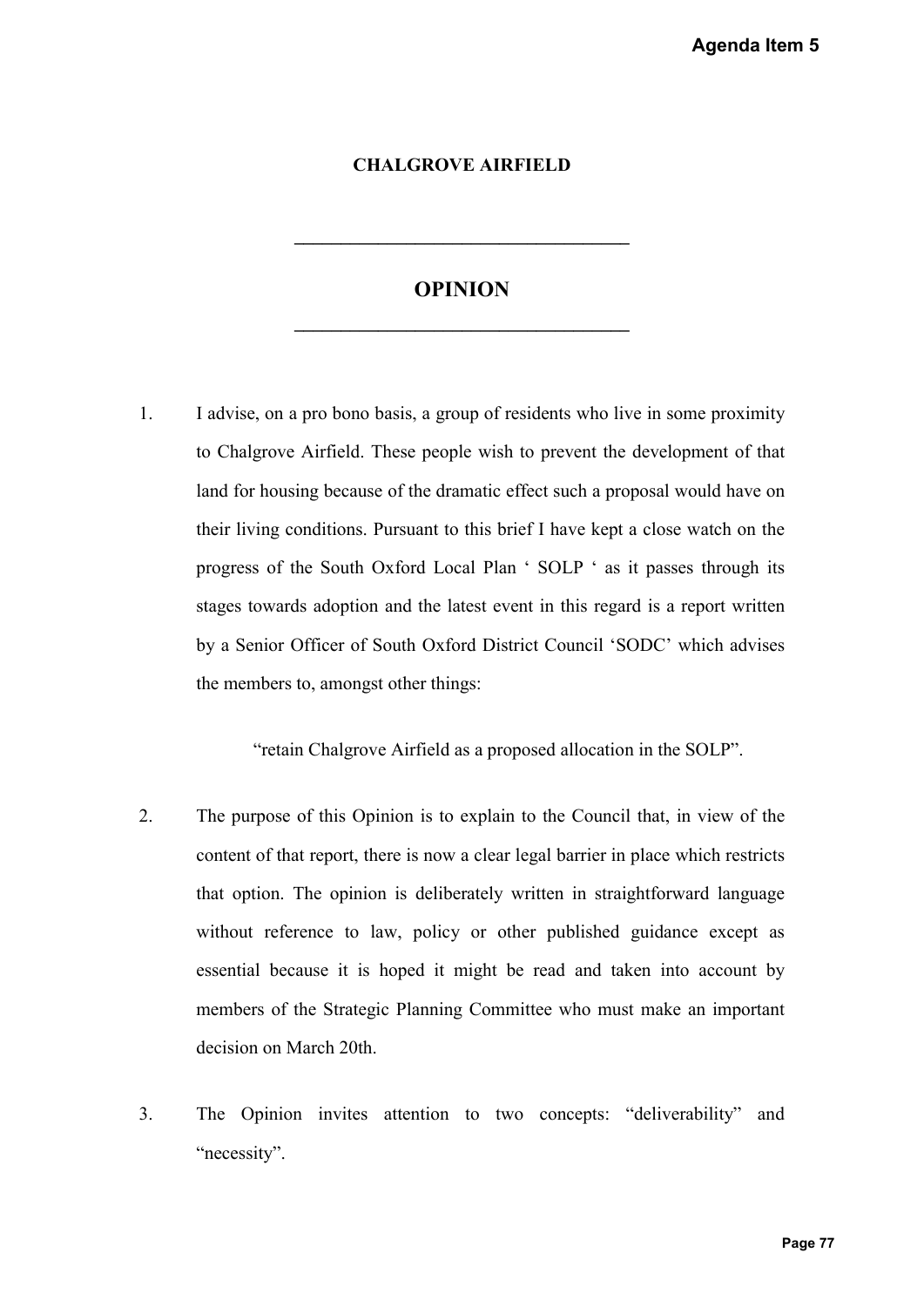4. NPPF 182 provides four tests which proposed development plans must meet in order to be found to be "sound" and therefore acceptable. One of these is that the plan must be "effective" and the NPPF explains this requirement as follows:

"the plan should be deliverable over its period …".

5. "Deliverable" has a specific meaning in the NPPF which is defined in the footnote to paragraph 47 therein. No doubt the members of the committee will have their attention drawn to this definition but I paraphrase it in this way:

> "To be deliverable there should be nothing to prevent houses being built upon it more or less straightaway".

- 6. This is a matter of crucial significance to South Oxford's local plan, its integrity and its lawfulness. The members of the SODC are being advised by their officers that land at Chalgrove Airfield is "deliverable" and that it may therefore be included in the emerging SOLP as a major strategic allocation which underpins the entire strategy of the development plan. It is, in fact, plain and obvious that the Chalgrove Airfield site is not deliverable. Agenda Item 5<br>must meet in<br>these is that<br>uirement as<br>firmed in the<br>mittee will<br>is way:<br>nouses being<br>cal plan, its<br>g advised by<br>l that it may<br>ic allocation<br>in fact, plain<br>commercial<br>business are<br>as extremely
- 7. Part of the land at Chalgrove Airfield is currently occupied by a commercial enterprise known as Martin-Baker "MB'. Three attributes of that business are relevant to this discussion:
	- (i) it carries out work of national significance and that work has extremely specific locational requirements;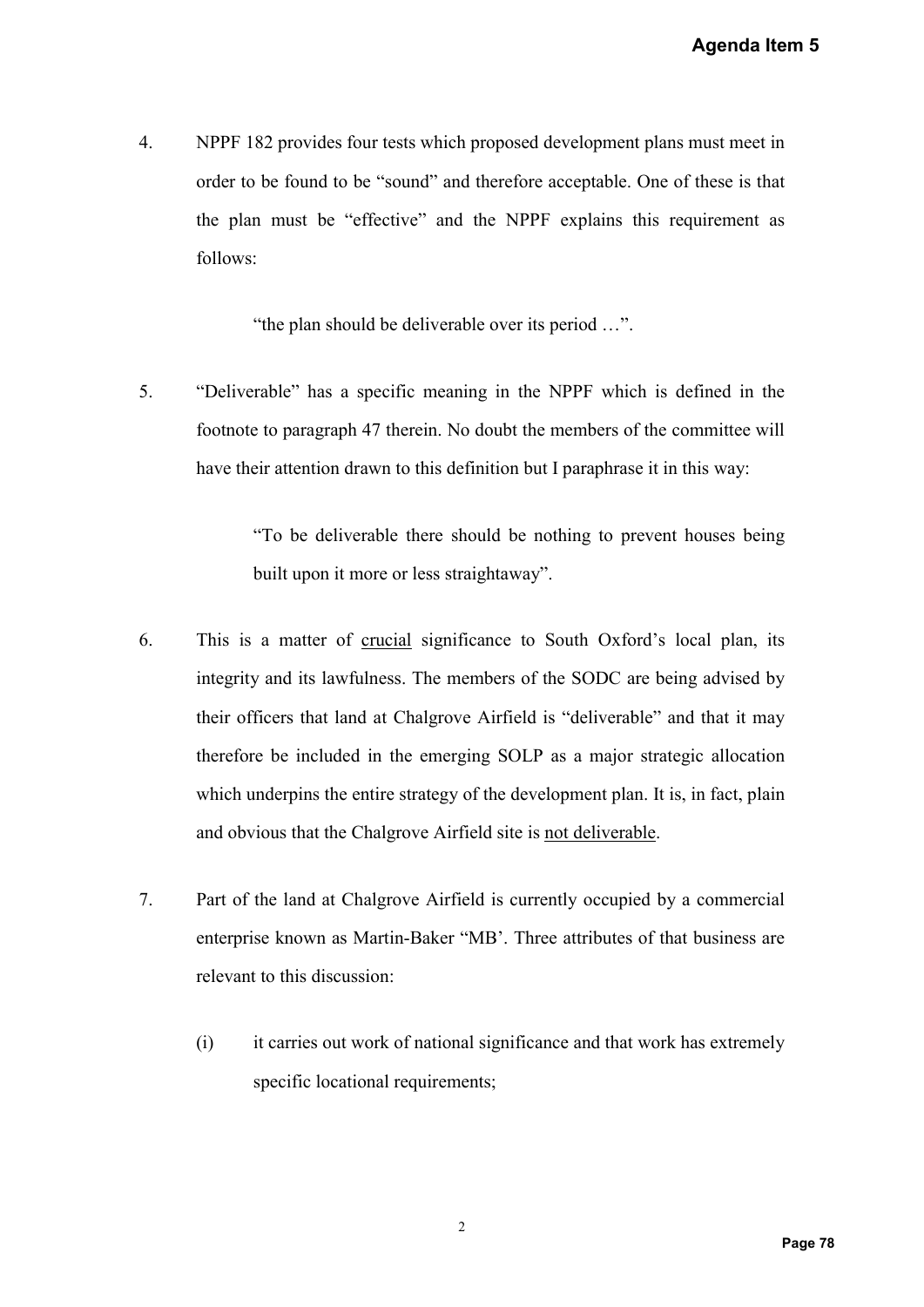Agenda Item 5

- (ii) the nature of the work is incompatible with a neighbouring residential use because of its propensity to create a statutory nuisance; and
- (iii) it is extremely profitable.
- 8. It is not possible to deliver the Chalgrove Airfield site without, in the first instance, securing the co-operation of the MB enterprise. Solicitors on behalf of MB have expressed the position of the company in the latest round of representations into the emerging SOLP which are thereafter elucidated in a letter dated 5th December 2017 (these are to be found at App 1 and 2 of the committee report written by Holly Jones). The language with which those representations are expressed is calm and polite but the content is devastating. It is obvious from reading them that the MB enterprise is wholly and utterly opposed to the development of housing at Chalgrove Airfield and that they have sound, rational and highly persuasive reasons for adopting that position. **Agenda Item 5**<br>g residential<br>and<br>and<br>b. in the first<br>ors on behalf<br>ext round of<br>icidated in a<br>and 2 of the<br>which those<br>devastating.<br>y and utterly<br>nd that they<br>at position.<br>pal agency<br>party purchase<br>d rationally<br>ence passi
- 9. The response of officers of SODC, supported by the national agency responsible for promoting this site, is to threaten to use compulsory purchase powers to acquire this site despite the objections carefully and rationally articulated by MB. It is noticeable when reading the correspondence passing between officers of the Council and that agency that the exercise of compulsory purchase powers is seen as nothing more than a pesky formality the worst outcome of which may be a modest delay in the delivery of the Chalgrove Airfield site.
- 10. It is not necessarily so, and this requires an understanding of the second concept referred to above, namely "necessity".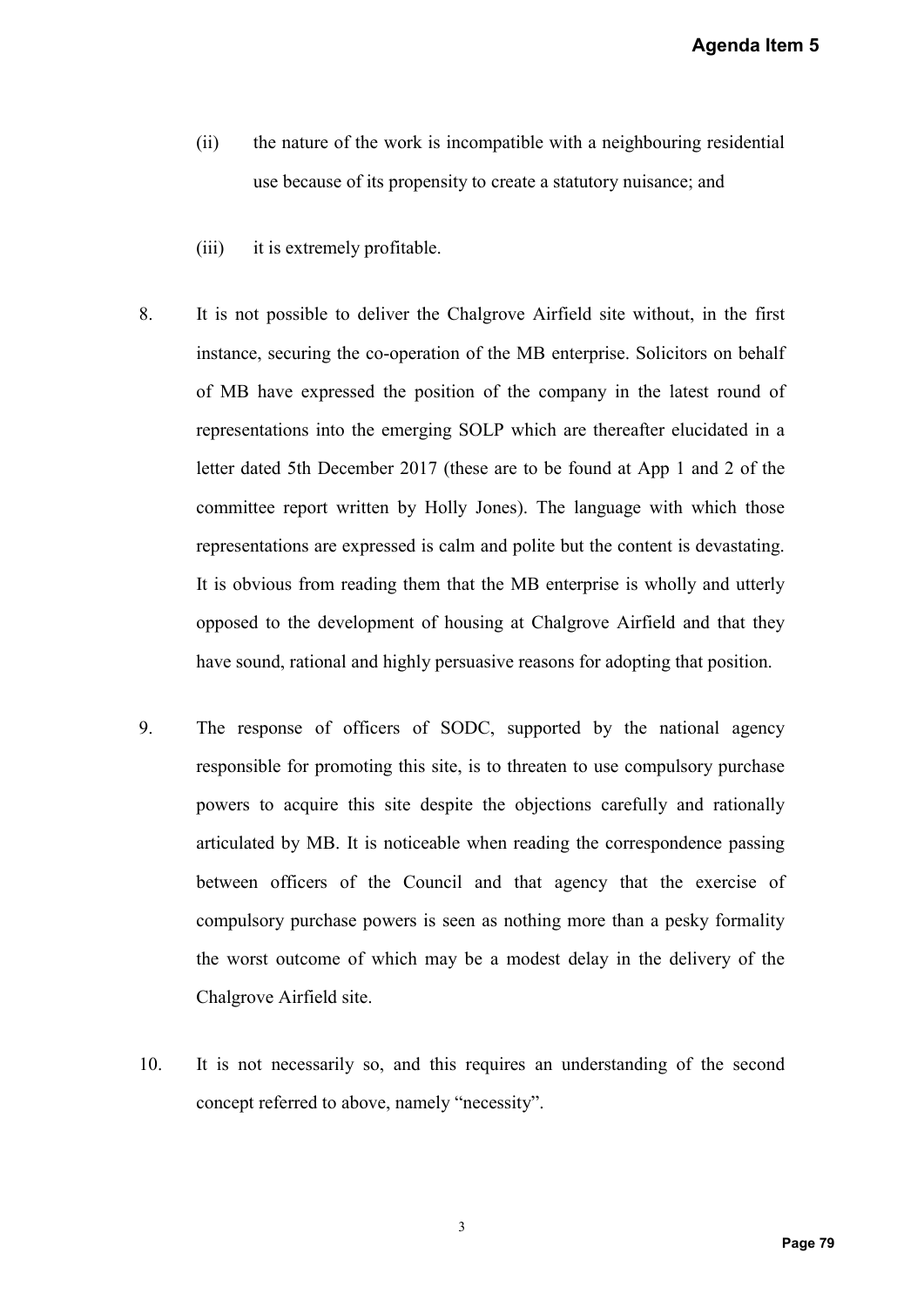- 11. The members of the Strategic Planning Committee will no doubt be advised that the statutory power to make a Compulsory Purchase Order of the Chalgrove Airfield site arises from S226(1)(a) Town and Country Planning Act 1990 and that the approach to the exercise of this power is governed by the seminal judgment of Laws J (as then) in *Chesterfield Properties plc -v-SOSE* [1998] 76 P&CR 117. The exercise of CPO powers depends on the acquiring authority satisfying the decision maker that the use of those powers is "necessary". This is understood as meaning there is no other way to achieve the public benefit pursued by the exercise of these powers. In other words, CPO is a last resort.
- 12. A further question which must be addressed by any Inspector deciding whether to confirm a CPO is whether the exercise of these powers is "proportionate". This is especially important in this case in view of the Human Rights aspects of the decision to confirm or reject the proposed CPO.
- 13. On the question of "necessity" it is obvious from reading the Officer's Report that the CPO would fail. This is because compulsory acquisition is simply one of a series of options being considered by the Council. A further option is to delete the Chalgrove Airfield site completely and allocate other land to meet the strategic objectives pursued by the local plan. The fact that that option has been identified by the Council as a practical course which may be pursued is sufficient to exclude the possibility of a successful CPO. An objector to that CPO would simply have to point to the Report written by Holly Jones and submit that the Council themselves have recognised that CPO is not a last resort but simply a preferred approach. In this country we don't forcibly expropriate people's land on the basis of a preference. Agenda Item 5<br>
t be advised<br>
order of the<br>
try Planning<br>
governed by<br>
prties plc -v-<br>
ends on the<br>
hose powers<br>
y to achieve<br>
other words,<br>
tor deciding<br>
e powers is<br>
f the Human<br>
PO.<br>
cer's Report<br>
s simply one<br>
option is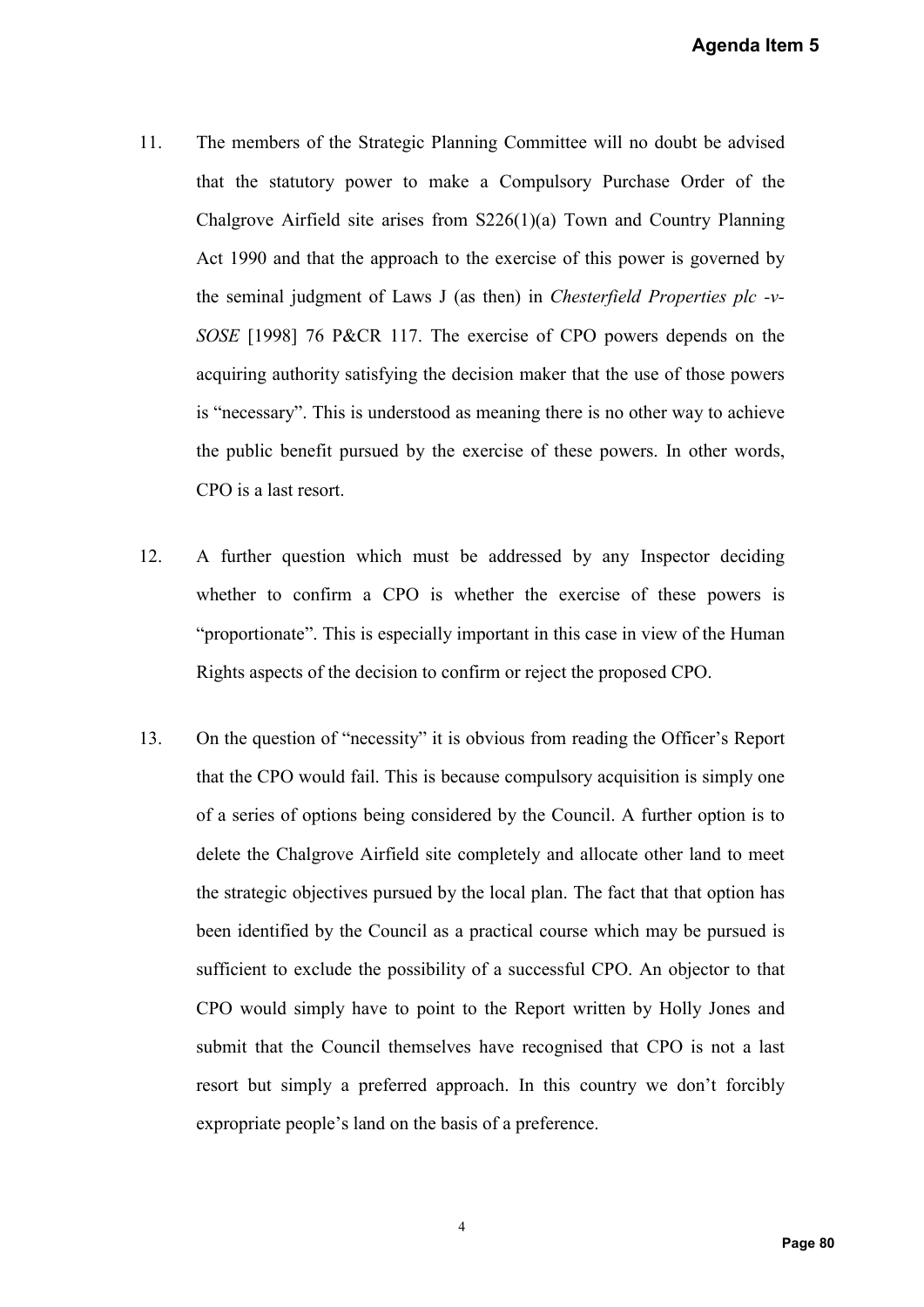- 14. Thus, it is obvious from Holly Jones' report to the Strategic Planning Committee that a CPO would fail the test of necessity and that such an Order would not therefore be confirmed. This is especially so as there are a number of other sites on the periphery of Oxford being actively pursued as alternatives to Chalgrove Airfield of which land at Grenoble Road is the most obvious.
- 15. This should all have been explained to the members in Holly Jones' report and it is surprising that none of these matters are mentioned.
- 16. Furthermore, there is no prospect at all that the test of proportionality will be satisfied in the circumstances of this case. The uncontested evidence is that the MB enterprise fulfils a nationally important function and there is no alternative site to which it may relocate. It will therefore be extinguished. It is highly unlikely that a local need for housing will prevail over a national need for a unique facility of this nature, especially when there are several available alternative sites to which the local housing need may be satisfactorily displaced. Agenda Item 5<br>
ic Planning<br>
uch an Order<br>
a number<br>
alternatives<br>
obvious.<br>
s' report and<br>
ality will be<br>
ce is that the<br>
there is no<br>
guished. It is<br>
ational need<br>
ral available<br>
satisfactorily<br>
ained to the<br>
cing. If the
- 17. Again, it is surprising that these matters have not been explained to the Strategic Planning Committee.
- 18. Finally, the financial analysis is brief and wholly unconvincing. If the compensation for the MB business is to be assessed on a total extinguishment basis it is difficult to see how the Chalgrove Airfield site could be viably developed. These matters should have been properly investigated and fully explained to members before they are asked to make a decision as important as that which comes before them on March 20<sup>th</sup>.